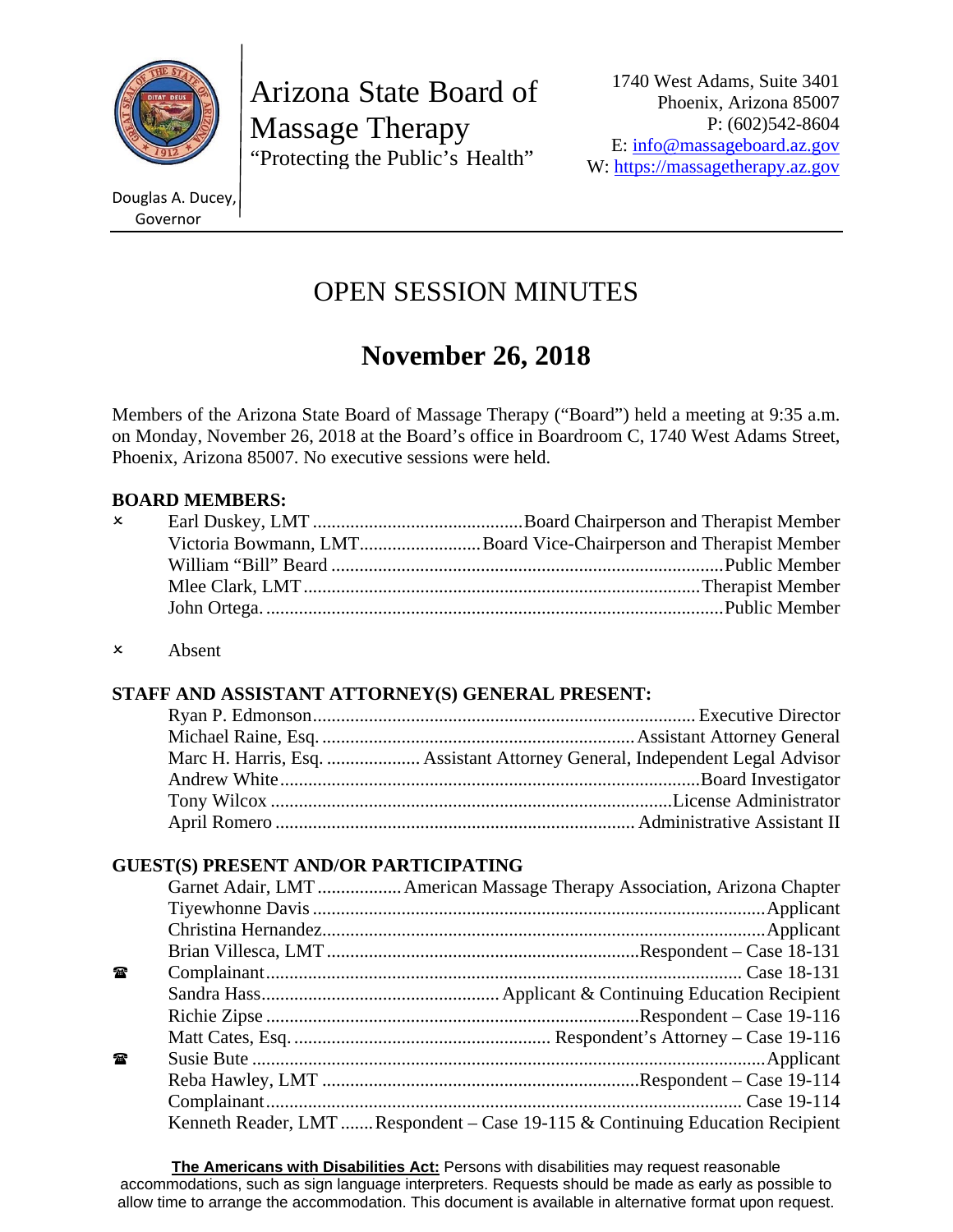$\bullet$  Appeared telephonically

# **OPEN SESSION**

The meeting was called to order at 9:35 a.m. by Victoria Bowmann. The following order of business was then considered:

# **CALL TO THE PUBLIC**

No one from the public wished to address the Board.

# **DECLARATION OF CONFLICTS OF INTEREST**

No new conflicts were declared.

#### **REVIEW, DISCUSSION AND POSSIBLE ACTION ON BOARD MEETING MINUTES**

Discussion and approval of the Open Session Minutes from the October 29, 2018 board meeting A motion was made by Mlee Clark, seconded by John Ortega and passed unanimously to approve the Open Session Minutes from the October 29, 2018 board meeting.

# **ITEMS FOR BOARD REVIEW, DISCUSSION AND POSSIBLE ACTION**

License Application(s) for Arizona Massage Therapy License(s)

Davis, Tiyewhonne

Tiyewhonne Davis was present to answer any questions regarding his massage therapy license application or his background. Andrew White provided a summary of the applicant's background.

After discussion, a motion was made by John Ortega, seconded by Bill Beard and passed unanimously to grant the applicant a massage therapy license.

#### Hernandez, Christina

Christina Hernandez was present to answer any questions regarding her massage therapy license application or her background. Andrew White provided a summary of the applicant's background.

After discussion, a motion was made by Victoria Bowmann, seconded by John Ortega and passed unanimously to grant the applicant a massage therapy license.

#### Rotman, Samuel

Samuel Rotman was not present to answer any questions regarding his massage therapy license application or his background. Andrew White provided a summary of the applicant's background.

After discussion, a motion was made by Bill Beard, seconded by Mlee Clark and passed unanimously to grant the applicant a massage therapy license.

#### Bute, Susie

Susie Bute was not present to answer any questions regarding her massage therapy license application or her background. Ryan P. Edmonson provided a summary of the applicant's application and background.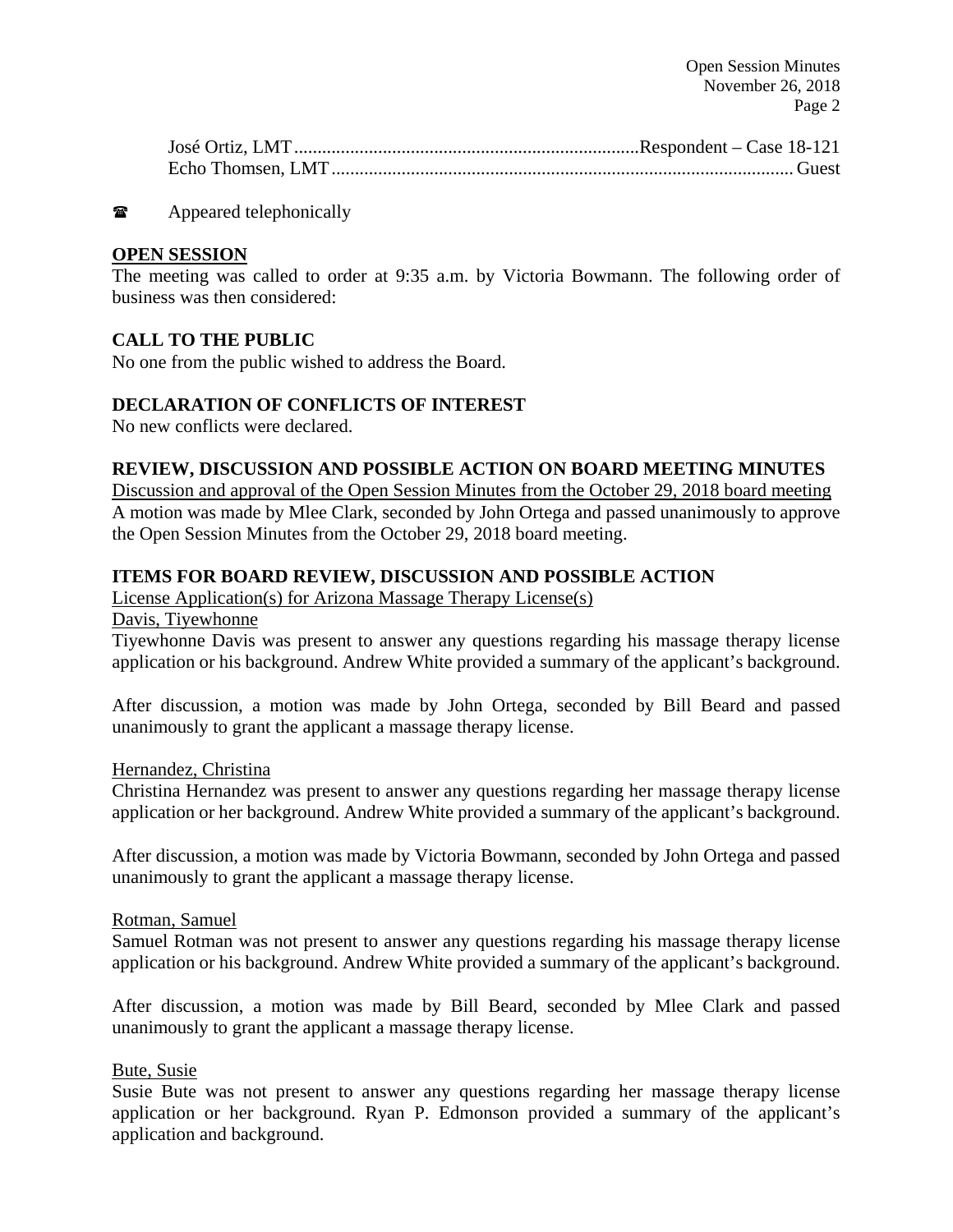The Board discussed tabling any action until the applicant could be present to answer questions either in person or telephonically.

Hass, Sandra

Sandra Hass was not present to answer any questions regarding her massage therapy license application or her background. Ryan P. Edmonson provided a summary of the applicant's application and background.

The Board discussed tabling any action until the applicant could be present to answer questions either in person or telephonically.

Formal Hearing(s)

File No. 18-130; Valverde, Alberto

Alberto Valverde was not present. Michael Raine was present and appeared on behalf of the State. Marc H. Harris was present to provide independent legal advice to the Board.

The State filed a motion to deem the allegations as admitted under A.R.S. § 32-4254(H) for failure to respond.

A motion was made by Bill Beard and seconded by Mlee Clark to deem the allegations in the Complaint and Notice of Hearing as admitted. The motion passed  $4 - 0$  by the following roll call vote:

Mlee Clark – Aye Bill Beard – Aye John Ortega – Aye Victoria Bowmann – Aye

A motion was made by Bill Beard, seconded by Mlee Clark and passed unanimously to adopt the Factual Allegations, the Allegations of Unprofessional Conduct and the Parties and Jurisdiction from the Complaint and Notice of Hearing as the Findings of Fact and Conclusions of Law.

A motion was made by Bill Beard and seconded by John Ortega to revoke the respondent's massage therapy license. The motion passed  $4 - 0$  by the following roll call vote:

Mlee Clark – Aye Bill Beard – Aye John Ortega – Aye Victoria Bowmann – Aye

File No. 18-131; Villesca, Brian

Brian Villesca was present and represented himself. Michael Raine was present and appeared on behalf of the State. Marc H. Harris was present to provide independent legal advice to the Board.

The State submitted one exhibit, which was admitted by the Board. The State presented its case in chief, including witness testimony from the complainant.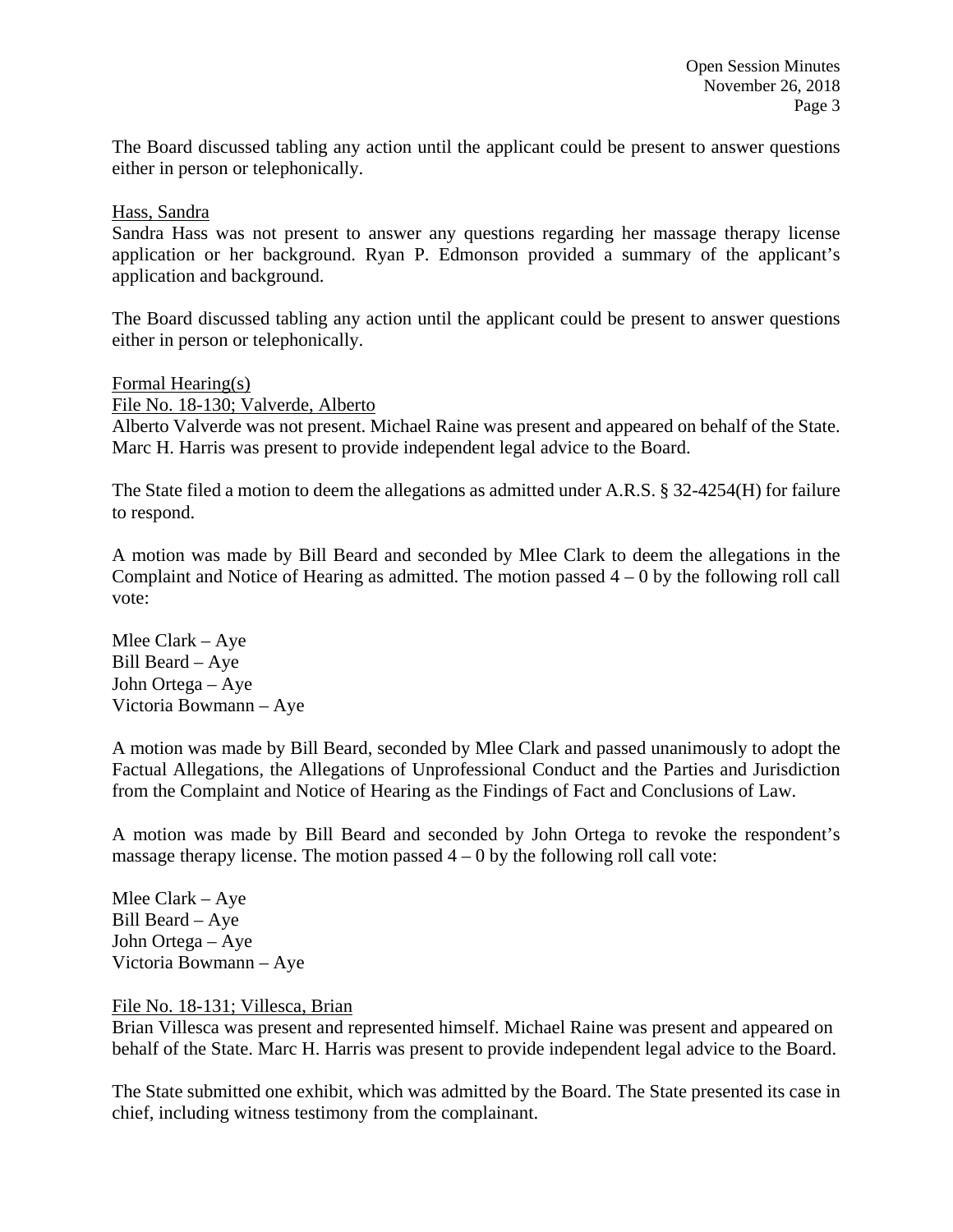The respondent submitted one exhibit, which was admitted by the Board. The respondent presented his case in chief.

After discussion, a motion was made by Bill Beard and seconded by John Ortega to find that the State failed to prove by a preponderance of the evidence the factual allegations in paragraphs 1 – 7 in the Complaint and Notice of Hearing and dismiss the allegations. The motion passed  $4 - 0$ with the following roll call vote:

Mlee Clark – Aye Bill Beard – Aye John Ortega – Aye Victoria Bowmann – Aye

A motion was made by Mlee Clark, seconded by Bill Beard and passed unanimously to issue an Advisory Letter to advise the respondent to exercise better professional judgment, engage in better communications with his clients and remain cognizant of the Board's statute that prohibits a massage therapist from massaging or touching the breasts of a female client unless the client requests a breast massage and signs a written consent form prior to the massage session.

*The Board took a break from 12:02 p.m. – 12:14 p.m.*

License Application(s) for Arizona Massage Therapy License(s)

#### Hass, Sandra

Sandra Hass was present to answer any questions regarding her massage therapy license application or her background. Ryan P. Edmonson provided a summary of the applicant's application and background.

After discussion, a motion was made by Victoria Bowmann, seconded by John Ortega and passed unanimously to grant the applicant a massage therapy license.

Investigation File(s)

#### File No. 19-116; Zipse, Richie

Richie Zipse was present and represented by attorney Matt Cates. Andrew White provided a summary of the investigation, which included allegations of providing physical therapy treatments without a physical therapy license.

A motion was made by John Ortega, seconded by Bill Beard and passed unanimously to dismiss the case due to no violations of the Board's Statutes and Rules.

# License Application(s) for Arizona Massage Therapy License(s)

#### Bute, Susie

Susie Bute was present telephonically to answer any questions regarding her massage therapy license application or her background. Ryan P. Edmonson provided a summary of the applicant's application and background.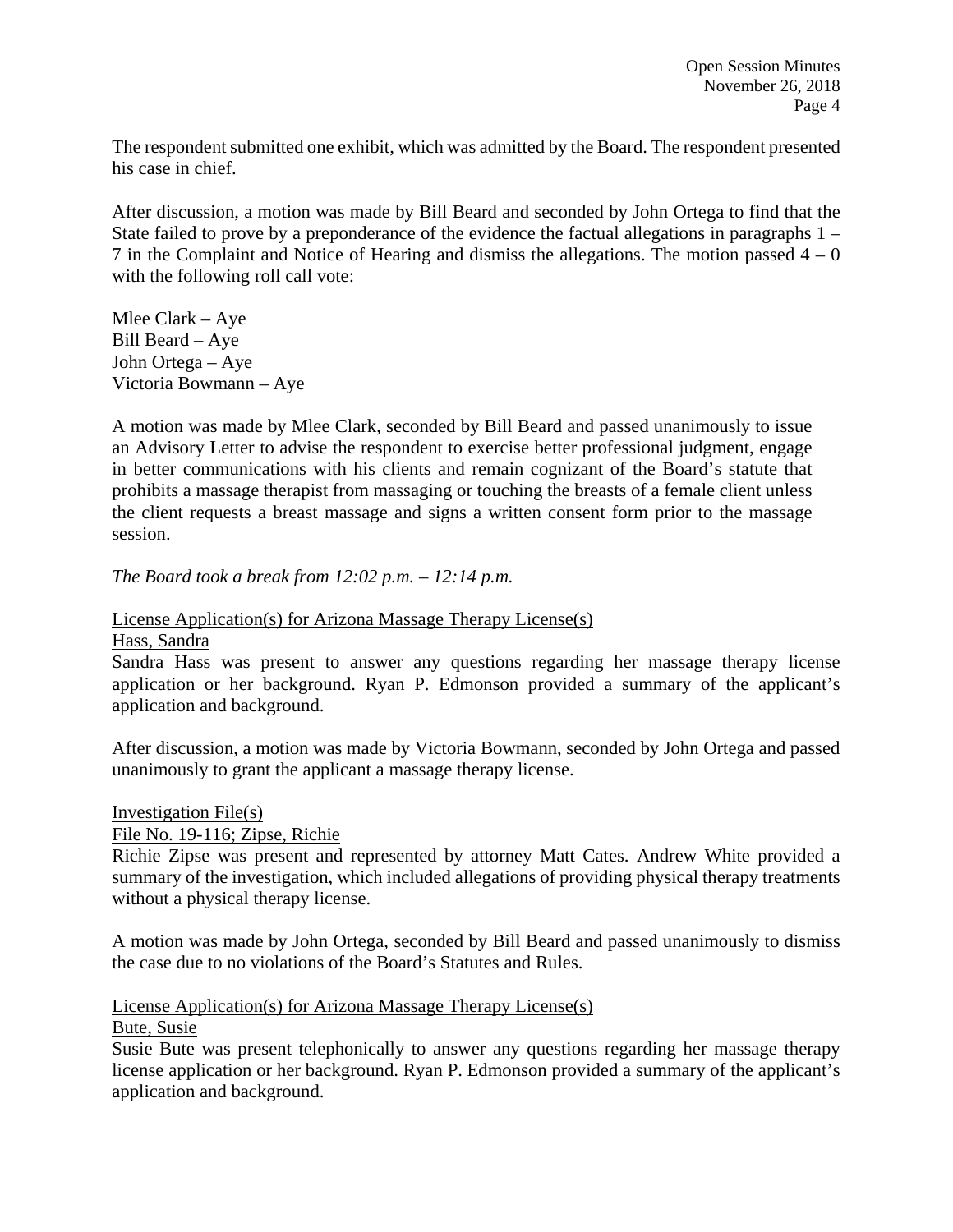Open Session Minutes November 26, 2018 Page 5

After discussion, a motion was made by Bill Beard, seconded by Mlee Clark and passed unanimously to grant the applicant a massage therapy license pending the receipt of sworn affidavits from both the applicant and the school official substantiating the completion of 750 hours of massage education.

#### Investigation File(s)

#### File No. 19-114; Hawley, Reba

Reba Hawley was present and represented herself. Andrew White provided a summary of the investigation, which included the allegation of practicing massage therapy with an expired license. The complainant was present and provided a summary of the complaint. Tony Wilcox provided a summary of the status for Ms. Hawley's massage therapy license renewal.

A motion was made by Bill Beard, seconded by Mlee Clark and passed unanimously to offer a Non-Disciplinary Order for Continuing Education, which shall include 8 hours of live continuing education in the area of business practices to be completed within four months from the effective date of the order and shall be in addition to the statutorily required continuing education hours and if not accepted within 10 days to proceed to Formal Interview.

#### File No. 19-115; Reader, Kenneth

Kenneth Reader was present and represented himself. Andrew White provided a summary of the investigation, which included the allegations of improper draping, improper touching and sexual assault. Mr. Reader addressed the Board regarding the allegations and answered further questions.

A motion was made by John Ortega, seconded by Mlee Clark and passed unanimously to file a Complaint and Notice of Hearing.

#### Rehearing or Review of Board's Formal Interview Decision

#### File No. 18-121; Ortiz, José

José Ortiz was present to discuss his request for review or rehearing. Mr. Ortiz explained why he believes the complainant perjured herself under oath.

A motion was made by Bill Beard, seconded by John Ortega and passed  $3 - 1$  to grant a rehearing of the Formal Interview.

*Victoria Bowmann voted against the motion.*

#### **EXECUTIVE DIRECTOR'S REPORT**

The Board reviewed the budget and agency operations with Ryan P. Edmonson, including the consideration of the Board's report to the Arizona State Legislature in response to House Bill 2411.

A motion was made by Bill Beard, seconded by Mlee Clark and passed unanimously to approve the report as the Board's official response to House Bill 2411.

#### **SUMMARY OF CURRENT EVENTS**

Ryan P. Edmonson discussed the delivery method of the board packet to the members. Victoria Bowmann expressed the need for a different delivery method other than Google Drive. Other than Ms. Bowmann, no other board member expressed a desire for another delivery option.